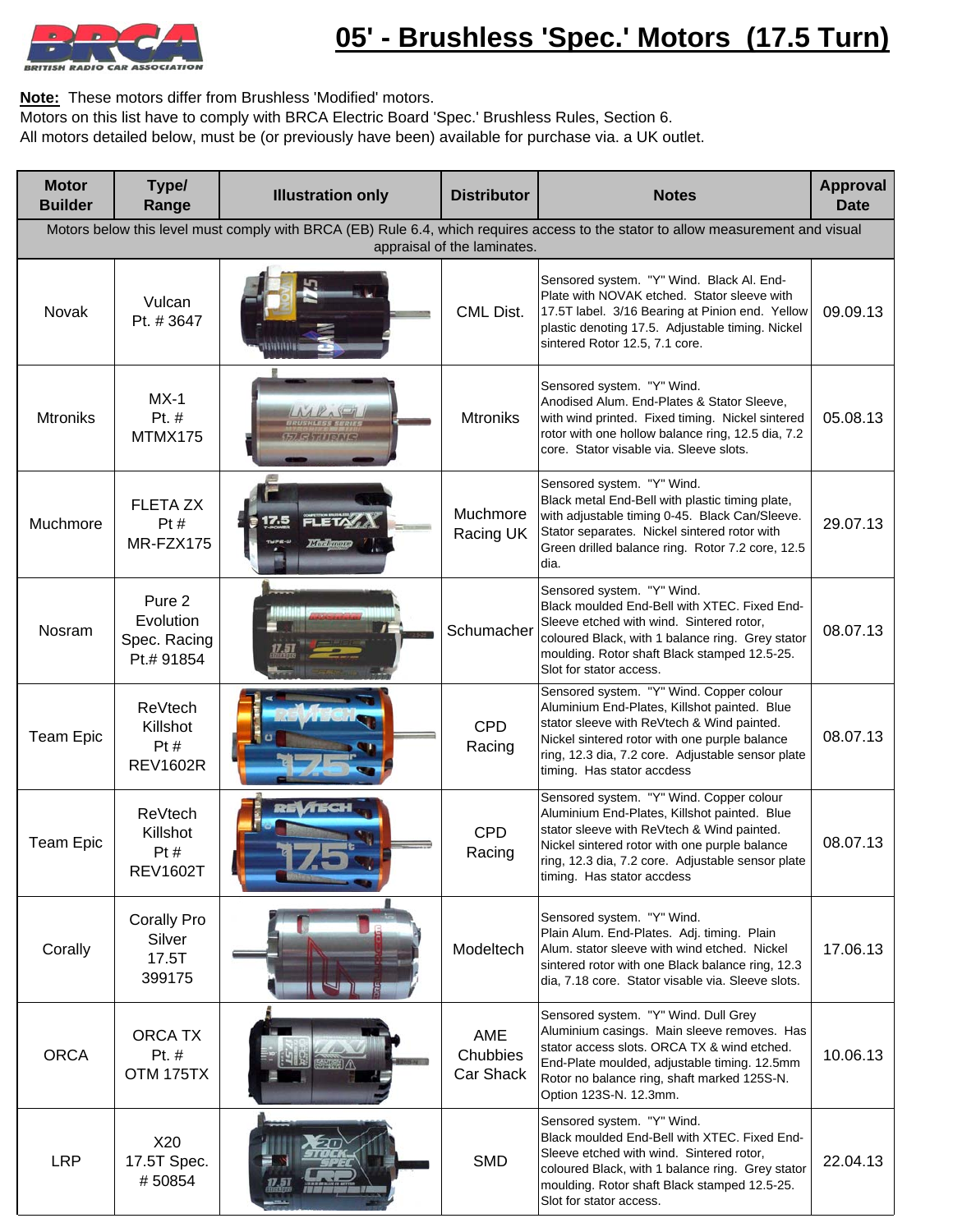| Reedy             | <b>Reedy Sonic</b><br>Mach 2<br>#232                        |                                                   | <b>CML</b>                    | Sensored system. "Y" Wind.<br>Black metal End-Bell at Term. End, with<br>adjustable timing 0-45. Black Can/Sleeve.<br>Stator separates. Nickel sintered rotor with<br>drilled balance ring, 12.5 dia, 7.2 core # 956.<br>Optional rotors:- # 954, # 955.                                                 | 08.04.13 |
|-------------------|-------------------------------------------------------------|---------------------------------------------------|-------------------------------|----------------------------------------------------------------------------------------------------------------------------------------------------------------------------------------------------------------------------------------------------------------------------------------------------------|----------|
| <b>Team Wave</b>  | Eclipse<br>#TW2011-<br>175                                  | eclipse<br><b>TEAM WAVE</b><br>$\overline{12.51}$ | <b>RC</b> Racing<br>UK        | Sensored system. "Y" Wind.<br>Black Alum. End-Plates. Adj. timing. Black<br>Alum. stator sleeve with wind etched. Nickel<br>sintered rotor with one plain balance ring, 12.5<br>dia, 7.17 core, marked 125-R. Stator visable<br>via. Sleeve slots.                                                       | 08.04.13 |
| Tekin             | Redline<br>GEN <sub>2</sub><br>17.5T<br>#TT2404<br>& TT2405 | コーロロのス                                            | <b>RC Disco</b>               | Sensored system. "Y" Wind.<br>Black Alum. End-Plates, not joined. Adj. timing.<br>Alum. Can with wind etched. Stator visable via.<br>Sleeve holes. Nickel sintered rotor with one<br>brass balance ring. Rotor 7.14 core.<br>2404=12.25 dia. 2405=12.5 dia.                                              | 01.04.13 |
| Savox             | Savox SX.1<br># SAV-<br><b>BLH3650</b><br>991764            |                                                   | <b>CML</b>                    | Sensored system. "Y" Wind.<br>Aluminium casings. Slot for stator access<br>included. Main sleeve removes, stator spigoted<br>into fixed casing. Saxox X1 & wind etched. End-<br>Plate moulded, adjustable timing. Rotor has no<br>balance ring.                                                          | 25.03.13 |
| <b>Team Orion</b> | VST <sub>2</sub> Pro<br>Stock 17.5.<br># ORI 28252          | لطاه                                              | Kyosho UK                     | Sensored system. "Y" Wind.<br>Grey one-piece Can. Black Aluminium End-<br>Plate retained with five screws, adjustable<br>moulded timing plate. Wind etched. Nickel<br>sintered rotor, 12.5 dia, 7.1 core, no balance<br>rings. Optional 12.4 dia, 7.2 core.                                              | 25.03.13 |
|                   |                                                             |                                                   |                               | Motors below this level retain approval, although they were approved before implementation of BRCA (EB) Rule 5.6, (requiring access to<br>the stator for measurement and visual appraisal of laminates). Some motors do allow stator access.                                                             |          |
| Horizon<br>Hobby  | Dynamite<br>Platinium<br>17.5T<br># DYP 1017                |                                                   | Horizon<br>Hobby<br><b>UK</b> | Sensored system. "Y" Wind.<br>Black Alluminium End-Plate at Term. End, with<br>adjustable timing. Wind etched on Term.<br>Sleeve, Stator mould & Stator Lams. Stator<br>separates. Nickel sintered rotor with drilled<br>balance ring, 12.5 dia, 7.2 core.                                               | 20.08.12 |
| Hobbywing         | Xerun<br>Pt. #<br>90040141                                  |                                                   | CPD Racing                    | Sensored system. "Y" Wind.<br>Polished Auminium End-Plates, Hobbywing<br>etched. Fixed timing. Blue stator sleeve with<br>17.5T & Pt.# etched. Sleeve & EndPlates also<br>Gunmeteal colour. Side entry sensor plug.<br>Nickel sintered rotor, 12.4 dia, 7.2 core. Rotor<br>with one balancing ring.      | 13.08.12 |
| Reedy             | <b>Reedy Sonic</b><br>Pt. #941                              | 917.5<br>ONIC                                     | <b>CML</b>                    | Sensored system. "Y" Wind.<br>Black Plastic End-Plate at Term. End, with<br>adjustable timing. Black Can/Sleeve. Wind<br>etched. Stator separates. Nickel sintered rotor<br>with drilled balance ring, 12.5 dia, 7.2 core.<br>Later version has more timing graduations<br>detailed & relocated pointer. | 14.05.12 |
| <b>Team Epic</b>  | ReVtech<br>R-Power<br>Pt # REV1052                          |                                                   | <b>MB Models</b>              | Sensored system. "Y" Wind.<br>Copper colour Aluminium End-Plates, ReVtech<br>painted. Blue stator sleeve with ReVtech &<br>Wind painted. Nickel sintered rotor with one<br>purple balance ring, 12.45 dia, 7.2 core.<br>Adjustable sensor plate timing. Mounting Plate<br>with 3 x 5.9mm slots.          | 12.03.12 |
| Vampire           | Vampire<br>Type AB+<br><b>Bloodline</b><br>Pt. #<br>VR-3175 |                                                   | X-Factory<br>UK               | Sensored system. "Y" Wind.<br>Black Plastic End-Plate at Term. End, with<br>adjustable timing. Sensor plug horizontal. Blue<br>End plates. Wind etched. Nickel sintered rotor<br>with no balance rings, 12.5 dia, 7.21 core.                                                                             | 12.03.12 |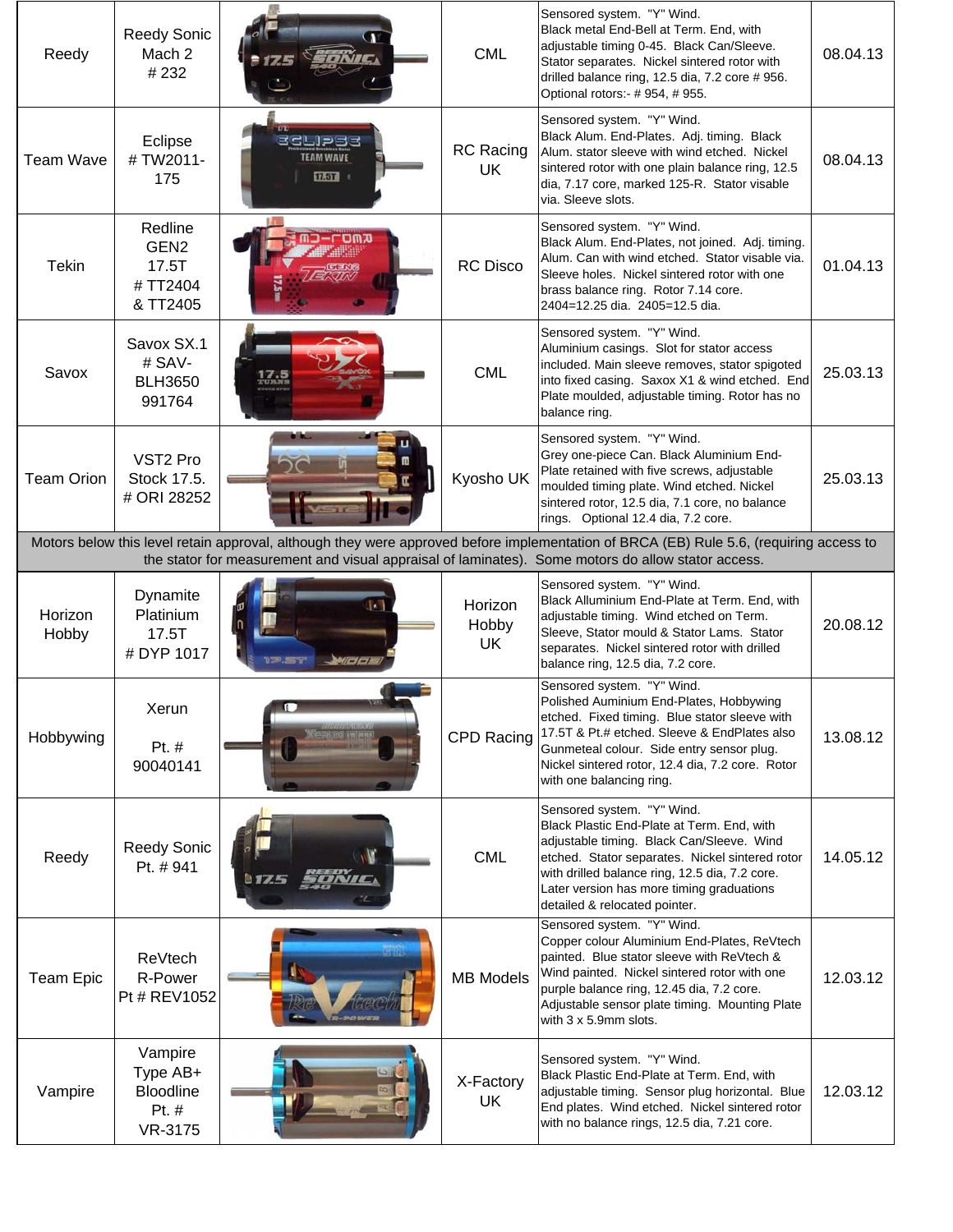| Graupner         | <b>GM Brushless</b><br>PRO.<br>Pt. #97417.<br>2012 version.            |          | Schumacher               | Sensored system. "Y" Wind.<br>Alum. Mounting-Plate with 3x5mm holes and 3<br>radiused slots. Plastic End-Cap with GM<br>moulded. Adj. timing. Gun-Metal stator sleeve<br>with Wind & Pt.# etched. Side entry sensor<br>plug. Nickel rotor marked GM Stock, 12.51 dia,<br>7.24 core.                              | 31.12.11               |
|------------------|------------------------------------------------------------------------|----------|--------------------------|------------------------------------------------------------------------------------------------------------------------------------------------------------------------------------------------------------------------------------------------------------------------------------------------------------------|------------------------|
| Thunder<br>Power | Z3R-S<br>Part#<br>TPM-540A175                                          |          | Schumacher               | Sensored system. "Y" Wind.<br>Black Plastic Moulding at Term. End, with<br>adjustable timing. Red Can/Sleeve with silver<br>end cover. Wind etched on stator. Stator<br>separates. Nickel sintered rotor with drilled red<br>balance ring, 12.25 dia, 7.2 core. Optional<br>Rotors:- Blue or Green balance ring. | 17.10.11.<br>16.04.12. |
| Speed<br>Passion | Competition<br>3.0<br><b>MMM Version</b><br>Pt.#<br>SP000039           |          | Schumacher               | Sensored system. "Y" Wind.<br>Dark Gun-Metal Aluminium Sleeve & End-<br>Plates, SP etched. Sleeve with Wind etched.<br>End-Plates with grooves. Red sensor board.<br>Black sintered rotor with one balance ring, 12.3<br>dia, 7.2 core.<br>Adjustable timing 11-20 deg.                                          | 04.07.11               |
| <b>Trinity</b>   | <b>Trinity D3</b><br>Pt. # TEP1053                                     |          | X-Factory<br><b>UK</b>   | Sensored system. "Y" Wind.<br>Gun-Metal Aluminium End-Plates, Trinity<br>etched. Black stator sleeve with D3 & 17.5T<br>etched. Nickel sintered rotor with one balance<br>ring, 12.25 dia, 7.21 core.<br>Adjustable sensor plate timing.                                                                         | 16.05.11               |
| Viper            | Viper VST<br>Pt. $#$<br>8VST 175001                                    |          | X-Factory<br><b>UK</b>   | Sensored system. "Y" Wind.<br>Red Aluminium End-Plates, VST & 17.5T<br>etched. Black grooved stator sleeve.<br>Black sintered rotor with no balance rings, 12.5<br>dia, 7.35 core. Adjustable timing.                                                                                                            | 16.05.11               |
| Novak            | <b>Ballistic</b><br>Pt. #3617                                          | 175<br>ᄛ | <b>CML</b>               | Sensored system. "Y" Wind. Black Al. End-<br>Plate with NOVAK etched. Stator sleeve with<br>17.5T label. Ring etched. Nickel plated<br>sintered rotor, 12.3 dia, 7.12 core. Yellow<br>plastic denoting 17.5. Adjustable timing.<br>Vented End-Bells # 5925 approved.                                             | 11.04.11<br>18.06.12   |
| <b>Tekin</b>     | <b>Tekin</b><br>Redline<br>17.5T Spec.<br>Pt. # TT2251<br>(Etched Can) | 医圆<br>   | RC Disco                 | Sensored system. "Y" Wind.<br>Red Aluminium mounting plate. Black moulded<br>End-Bell with Tekin.<br>Grooved Al. bonded stator sleeve with 17.5T<br>etched. Nickle plated sintered rotor, 12.4 dia,<br>7.11 core. No balance rings.                                                                              | 11.04.11               |
| <b>HPI</b>       | Flux Pro.<br>Pt. #101733                                               |          | <b>HPI</b><br>Europe     | Sensored system. "Y" Wind.<br>Black Aluminium End-Plates, HPI etched. Black<br>stator sleeve with Wind etched.<br>Nickel sintered rotor, 12.5 dia, 7.2 core.<br>Adjustable timing.<br>Optional rotor - 12.2 dia, 7.2 core, Nickel plt.<br>Optional rotor 107252 - Mag. & shaft Black.                            | 28.03.11               |
| Team<br>Powers   | Plutonium<br>Pt.t<br>TP-BLM-<br>175100PL                               |          | <b>RC-Explorer</b><br>UK | Sensored system. "Y" Wind.<br>Black Aluminium End-Plates, Team Powers<br>etched.<br>Gun-Metal stator sleeve with 17.5T etched.<br>Nickel sintered rotor with no balance ring, 12.26<br>dia, 7.24 core.<br>Adjustable sensor plate timing.                                                                        | 07.05.12<br>12.02.11   |
| Graupner         | <b>GM Brushless</b><br>PRO.<br>Pt.# 97357<br>2011 version.             |          | Schumacher               | Sensored system. "Y" Wind.<br>Gun-Metal Aluminium End-Plates, GM-Racing<br>etched. 5 timing threads. Gun-Metal stator<br>sleeve with S17.5T & Pt.# etched.<br>Side entry sensor plug.<br>Black sintered rotor, 12.4 dia, 7.21 core.<br>Rotor with one balancing ring.                                            | 31.01.11               |